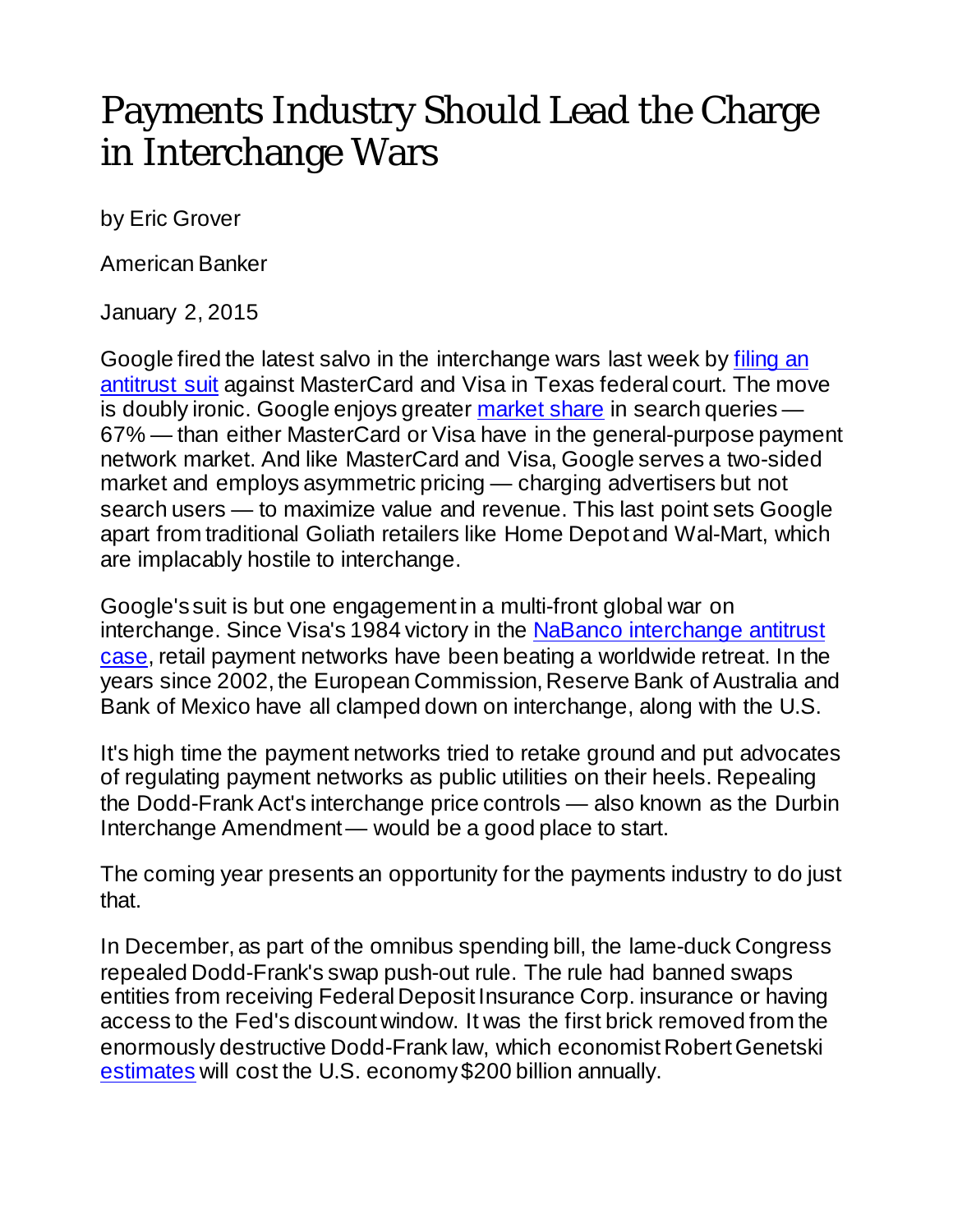In 2015, the Republican Congress will continue to try to chip away at Dodd-Frank. Their goals will likely include substituting a proven, transparent bankruptcy process for the FDIC's authority to liquidate — and de facto bail out — failed financialbehemoths. They will also attempt to put limits on the Financial Stability Oversight Council's ability to designate any financial business as systemically important, and to rein in the unchecked Consumer Financial Protection Bureau. The payments industry should push to get Durbin repeal on the Republicans' target list.

Price controls harm businessesand consumers. They lead to misallocation of resources and product shortages. Moreover, prices allocate scarce resources to the places where they are most highly valued. That's why payment networks use interchange to balance participation by consumer and merchants on the spend and acceptance sides of the network respectively, thereby maximizing transactions and total value.

Congress understood that price controls were harmful back when it passed the Durbin amendment.That's why it exempted politically sympathetic small banks, government benefit cards and general-purpose-reloadable prepaid cards. During the run-up to the rule's passing, only regional debit issuer TCF made an effort to warn voters about its negative effects.

These negative effects are borne out in the market.Capping interchange puts a damper on innovation by eliminating funding for new business models and cardholder benefits. Interchange has fueled a number of advancements by traditional and nontraditional issuers, including Apple Pay, a raft of prepaid cards, Flexible Spending Account and Health Saving Account cards, and a host of reward programs that consumers love. Moreover, debit interchange price caps have forced banks to [increase checking account fees,](http://online.wsj.com/news/articles/SB10001424052702304450904579365251142904312?mod=WSJ_Markets_LEFTTopStories) reducing the DDA availability for the less affluent.

Captains of the payments industry have had little appetite thus far for pushing back against the rule. Their efforts were limited to lobbying the Federal Reserve for an accommodating implementation of Dodd-Frank's interchange price controls and the requirement merchants have debit routing choice. Visa's chief executive Charlie Scharf said at a KBW Financial Services conference in February that the company has no affirmative strategy to repeal the rules. He noted that repealing legislation is difficult and that the company was working with regulators to mitigate the harm it might cause.

It's time for the payment industry to adopt a full-throated advocacy of freemarket competition. Google, MasterCard and Visa enhance merchants'